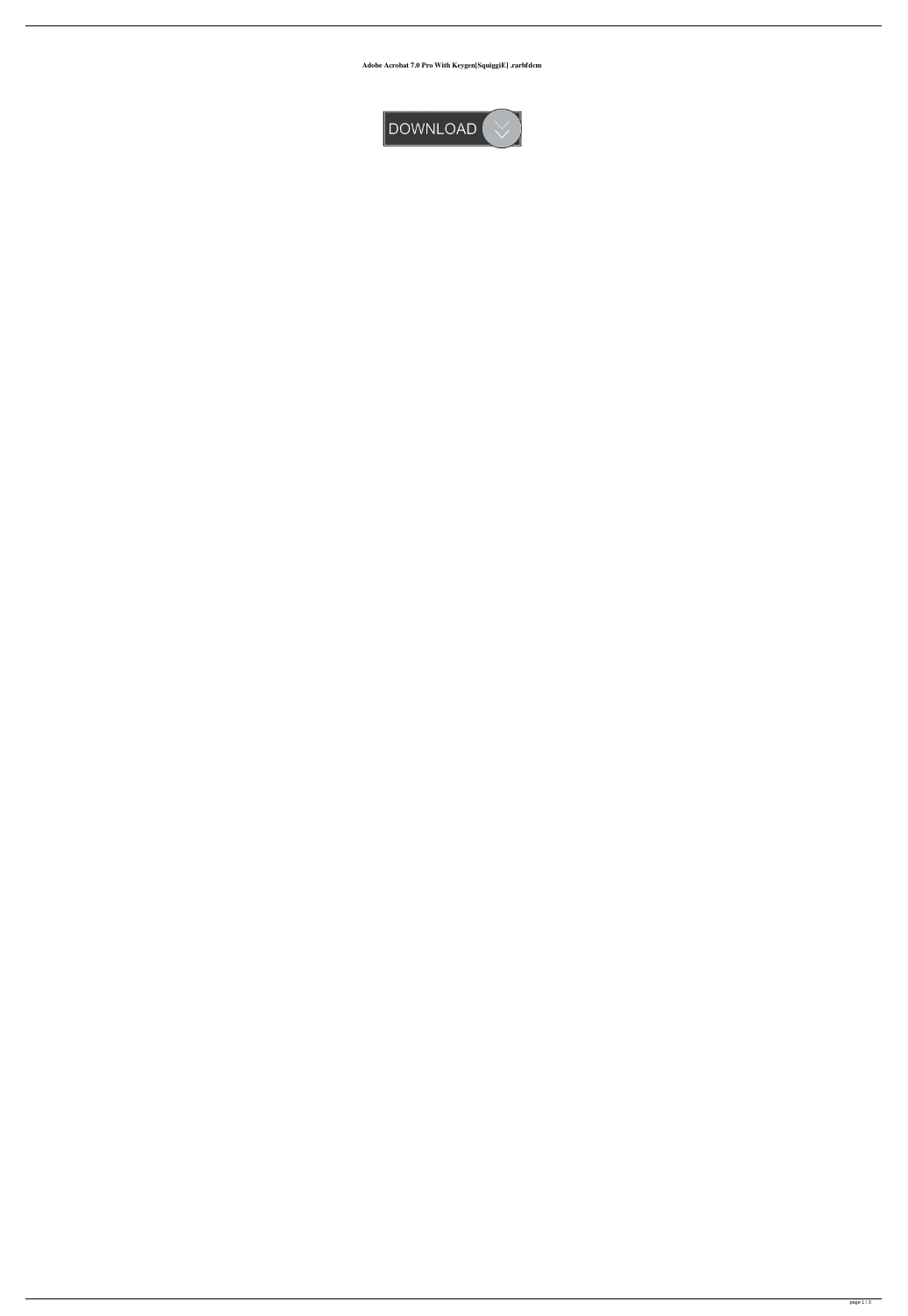Adobe Acrobat 7.0 Pro with Keygen[SquiggiE].rarbfdcm References Category:Source code Category:Adobe softwaremodule FactoryGirl module Support module DslHelpers def expected\_count(name, value) self[name] = value self end def expected\_count\_on\_empty(name, value) self.send(name) = value self end end end end 142 Cal.App.2d 66 (1956) THE PEOPLE, Respondent, v. GEORGE S. KIRKLAND, Appellant. Crim. No. 5264. California Court of Appeals. Second Dist., Div. Three. June 15, 1956. John A. Ridings for Appellant. Edmund G. Brown, Attorney General, and Elizabeth Miller, Deputy Attorney General, for Respondent. WOOD (Parker), J. Defendant was convicted by the court, sitting without a jury, of the crime of assault with a deadly weapon with intent to commit murder (Pen. Code, 217). The court granted probation for five years. The evidence shows that on May 23, 1955, defendant, age 23 years, went to the residence of his girl friend. He found her mother there and commenced fighting with her. Defendant beat his girl friend and threatened to kill her. A neighbor then told defendant to leave the premises and he left. Defendant was intoxicated at the time. Two hours later, his girl friend was found lying on the sidewalk, unconscious and bleeding. She had received a severe beating and had been hospitalized. On appeal, defendant's sole contention is that the evidence was insufficient to support the judgment. [1] The crime of assault with a deadly weapon with intent to commit murder is defined in section 217 of the Penal Code as follows: "Any person who assaults another with a deadly weapon or instrument or by any means of force likely to produce great bodily injury is punishable by imprisonment in the state prison not less than one year. However, such person shall be punished by imprisonment in the county jail not exceeding